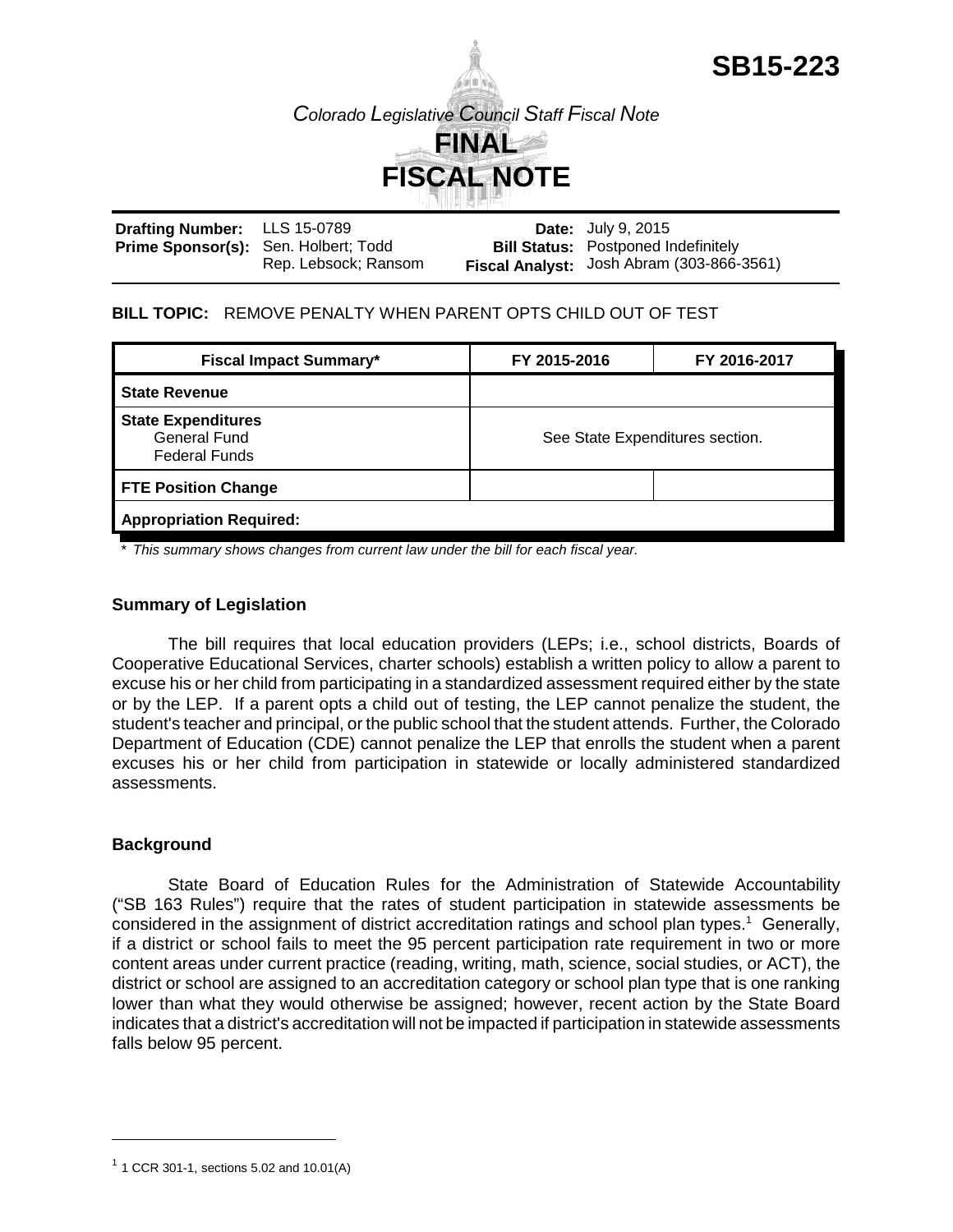July 9, 2015

The 95 percent participation rate for students and subgroups of students is a federal requirement under the Elementary and Secondary Education Act, commonly referred to as No Child Left Behind (NCLB). Every school district must adhere to this requirement as part of Colorado's NCLB waiver. Under current state law, every student enrolled in a public school is required to take the assessments administered at the grade level in which that student is enrolled.<sup>2</sup> Should an individual school or a district fail to test every student, the CDE has multiple enforcement actions available to it to enforce state accountability laws.

## **State Expenditures**

The bill increases workload in the CDE and may impact federal funding to the state, as discussed below.

*Colorado Department of Education.* The CDE must update information sources and fact sheets to inform LEPs and the public concerning the existence of an opt-out policy at the state and local level. The department must also adjust internal data systems to verify students whose parents have opted out of testing in order to recalculate performance indicators for schools and districts and to determine student longitudinal growth. This workload increase does not require additional appropriations.

**Title I federal funding.** If Colorado allows parents to opt students out of statewide testing, meeting the federal requirement that the state test all students may be jeopardized. If the state does not ensure that all students are tested, the federal Department of Education (DOE) has a range of enforcement actions it can take, including withholding federal funds, impacting state revenue.

The specific federal enforcement actions depend on the severity of non-compliance. These include sending a written request that the state come into compliance, increasing monitoring, placing a condition on the CDE's Title I grant award or on its NCLB waiver, placing the CDE on high-risk status, issuing a cease and desist order, entering into a compliance agreement with the CDE, withholding all or a portion of the CDE's Title I administrative funds, and suspending or withholding all or a portion of the state's Title I programmatic funds for schools. While withholding all or a portion of Title I funding could result, this fiscal note assumes that this is the least likely consequence imposed by the federal government as a result of the bill.

### **School District Impact**

The bill allows parents to opt students out of local assessments in addition to the state assessments. LEPs use multiple standardized assessments for diagnostics and for interim bench marking in preparation of the summative standardized test administered statewide. LEPs also assess students multiple times per year for progress monitoring. Tracking students whose parents refuse participation increases administrative and reporting workload for LEPs. The LEPs must update information sources, fact sheets, websites, etc., and maintain a database to identify which students have opted in or out in order to monitor and verify database entries prior to administering any assessment. Once implemented, the LEP may have other expenses to provide educational experiences for students not participating in standardized testing.

<sup>&</sup>lt;sup>2</sup> Section 22-7-409(1.2)(d)(l)(a), C.R.S.